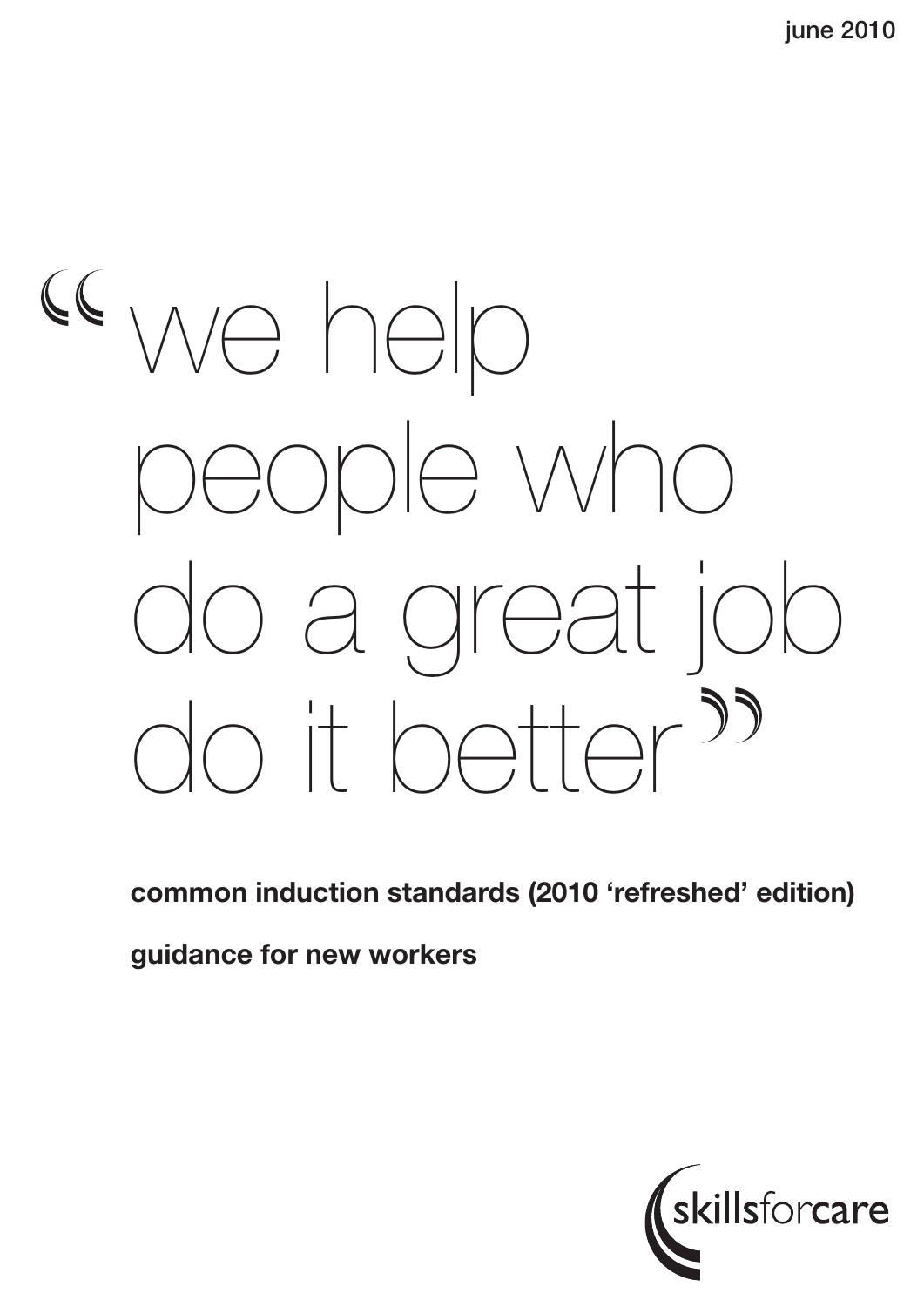## 1.0 introduction

Any new work role brings with it new things to learn. The Skills for Care *Common Induction Standards* set out the first things you need to know for your work in providing care or support to people, whatever their needs may be.

Induction is the first step along a pathway that will continue all through your career in the social care sector. This guide will explain what induction is and how it can set you on track for giving high quality care or support, and getting recognition for the work you do.

## 2.0 what's in the common induction standards?

There are eight *Common Induction Standards*:

| <b>Standard 1</b> Role of the health and social care worker            |
|------------------------------------------------------------------------|
| <b>Standard 2</b> Personal development                                 |
| <b>Standard 3</b> Communicate effectively                              |
| <b>Standard 4</b> Equality and Inclusion                               |
| <b>Standard 5</b> Principles for implementing duty of care             |
| <b>Standard 6</b> Principles of safeguarding in health and social care |
| <b>Standard 7</b> Person-centred support                               |
| <b>Standard 8</b> Health and safety in an adult social care setting.   |

Each standard contains a number of 'main areas' of knowledge that you need to know about before you can work safely without close supervision. Each 'main area' is made up of 'outcomes', which say what exactly you need to know about that area.

You are not expected to know all the outcomes straight away. The outcomes state what you will know *after you have been through induction*.

## 3.0 what to expect from your manager

#### 3.1 what can I expect from my manager?

Your manager has two duties related to the *Common Induction Standards*:

- a duty to arrange for you to learn about the different 'main areas' within the standards
- a duty to make sure that you know enough to meet the 'outcomes' for each area.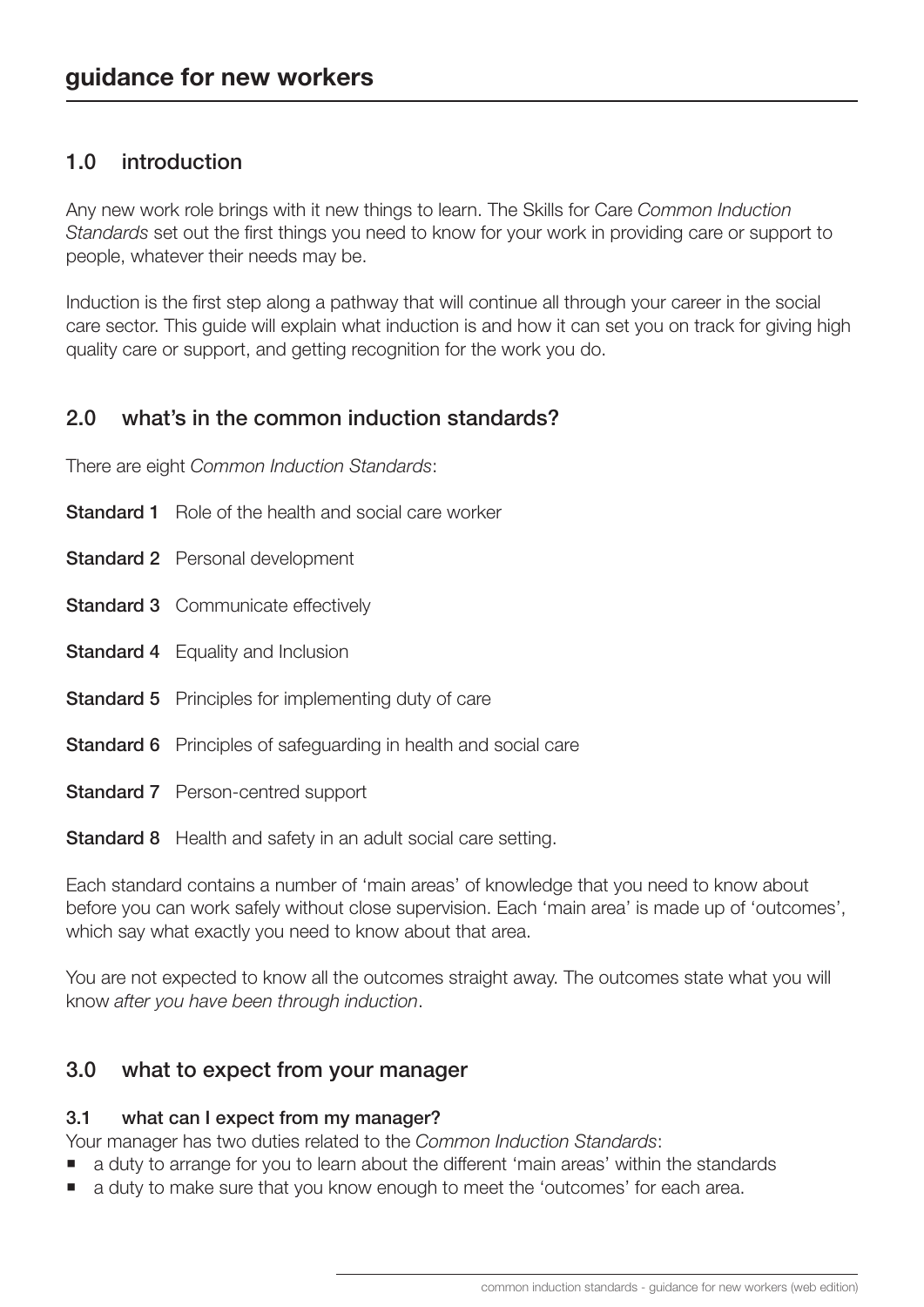### 3.2 how can I learn new things?

- You can be told information
- Watch someone else do a task
- Talk about ideas with other people
- Read information or guidance
- Watch a DVD
- Research, including from recommended websites
- Ask your manager.

A combination of all of the above is probably best, but different people prefer some ways of learning to others. Find the way that suits you best.

The *Common Induction Standards* do not say how people should learn what's in them: you should discuss and reach agreement with your manager about the ways that will help you learn best. You might attend training sessions, or be asked to read part of a book, training package or policy document, or to talk about your work with another team member who has knowledge to pass on.

### 3.3 how will I be assessed?

During your induction period (which could be up to 12 weeks) you will be assessed to make sure you have understood everything you have learned. Someone within your organisation, for example, your line manager or your training manager, might carry out this assessment. If part of your induction includes an accredited training programme, then someone outside of your organisation may carry out the assessment. However, it will still be your manager who has the responsibility to sign off your Certificate of Successful Completion when you have successfully completed your induction period.

Skills for Care has created a certificate of completion, however this is not the only certificate template that can be used to signify successful completion. Those responsible for signing off successful completion of the Common Induction Standards (2010) can use their own template if they prefer.

### 3.4 what happens if I change jobs?

If you change jobs after you have successfully completed a common induction, your new manager will want to see your Certificate of Successful Completion from your previous job, and should be able to accept that you have already covered those parts of the induction standards that are common to all social care work settings. However, those parts of the induction process that are workplace-specific may need to be done each time you change jobs. These are the induction outcomes that are highlighted in the standards.

### 3.5 how can I develop my skills further?

When you have successfully completed your induction, you will be on the way to meeting many of the knowledge requirements for the core and mandatory units of the Diplomas in Health and Social Care at each level. Your diploma assessor will help you to identify which these might be when you register for this next stage of your development.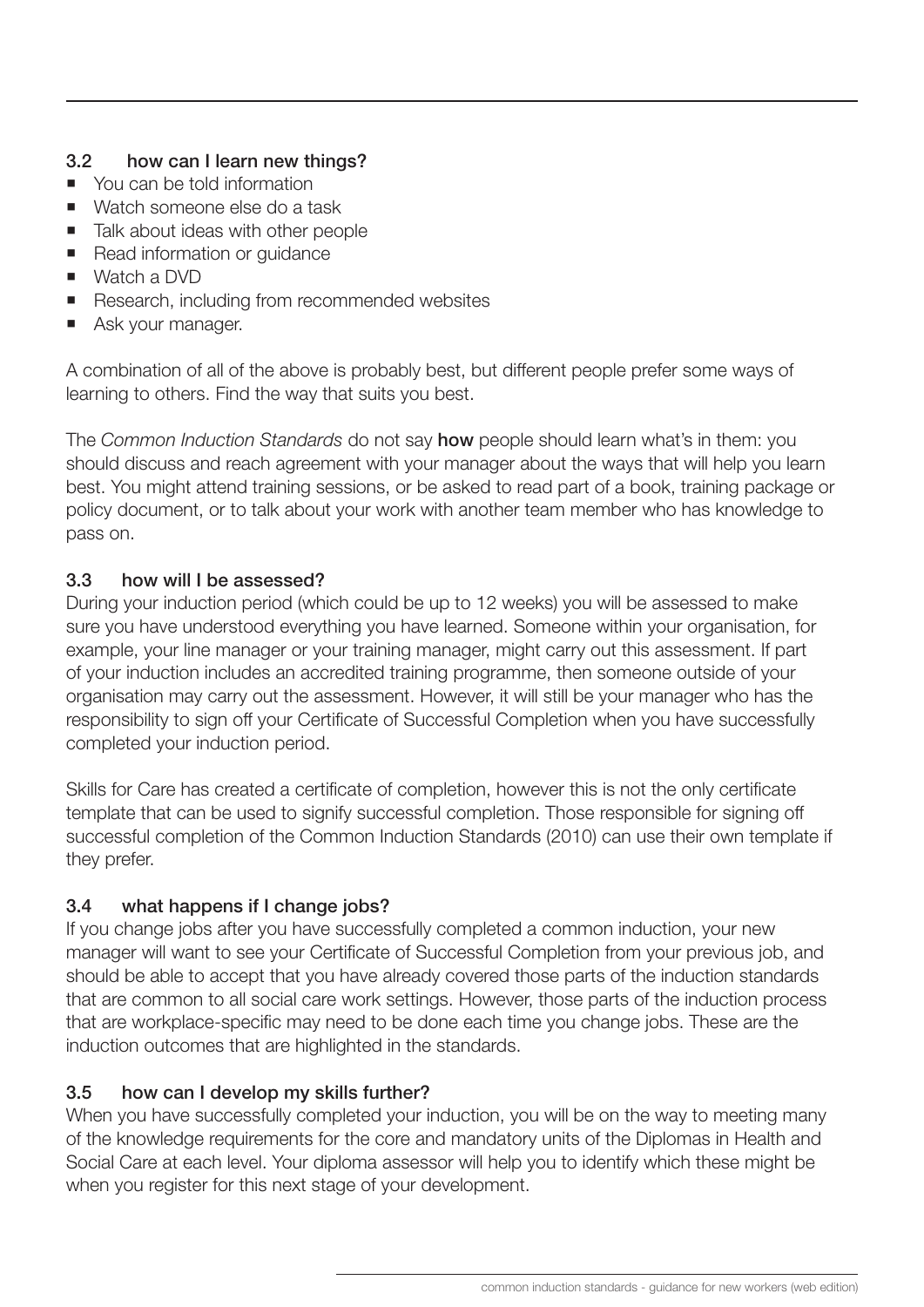# 4.0 further knowledge and skills

### 4.1 essential learning for specific tasks

The induction standards provide you with the basic information and skills necessary for work in adult social care. There will be some tasks, however, that you may be required to do, that will need further learning before they can be performed safely. Examples include handling medication, using moving and handling equipment and preparation of food. Your employer must provide you with the learning you need to be able to perform these and other tasks safely. You should not be asked to undertake these tasks without having added the appropriate learning to your induction.

### 4.2 underpinning knowledge for diploma units

Successful completion of induction will provide evidence towards meeting the knowledge requirements of the core and mandatory units of Diplomas in Health and Social Care at each level. (These diplomas replace the NVQs from 2011, but are not required for those who already have the NVQ.) Induction will not provide all the underpinning knowledge for the whole of a diploma. Other social care units from the Qualifications and Credit Framework (QCF) may be undertaken to meet knowledge requirements and/or performance criteria needed for you to complete the remainder of your diploma.

#### 4.3 continuing professional development

Learning should continue throughout your career, and should enable you to develop new skills, and open up career options. You can choose a number of different units of knowledge and skills relating to your role in consultation with your manager, to support professional development that will be beneficial to the organisation and to your career progression, and to the quality of care that you provide for people you support.

#### 4.4 changing your type of care work

Workers who are moving from one type of social care to another, or who are starting work with people who have different social care needs, will have new things to learn so that they can understand how their practice may need to be adapted to the changed circumstances. There are many optional nationally accredited units of learning which can provide the learning necessary for workers to make a successful change into a different part of the social care sector.

Parts of the *Common Induction Standards* that will need to be repeated when transferring to a different role are shown in **bold** in the standards. These refer to policies and procedures that will be specific to your new organisation or workplace, or to your own new role.

# 5.0 GSCC codes of practice

Finally, successful completion of induction will help you to meet the General Social Care Council (GSCC) code of practice for social care workers, which describes the standards of professional conduct and practice required of social care workers as they go about their daily work. This code reflects existing good practice, and must be met by all workers.